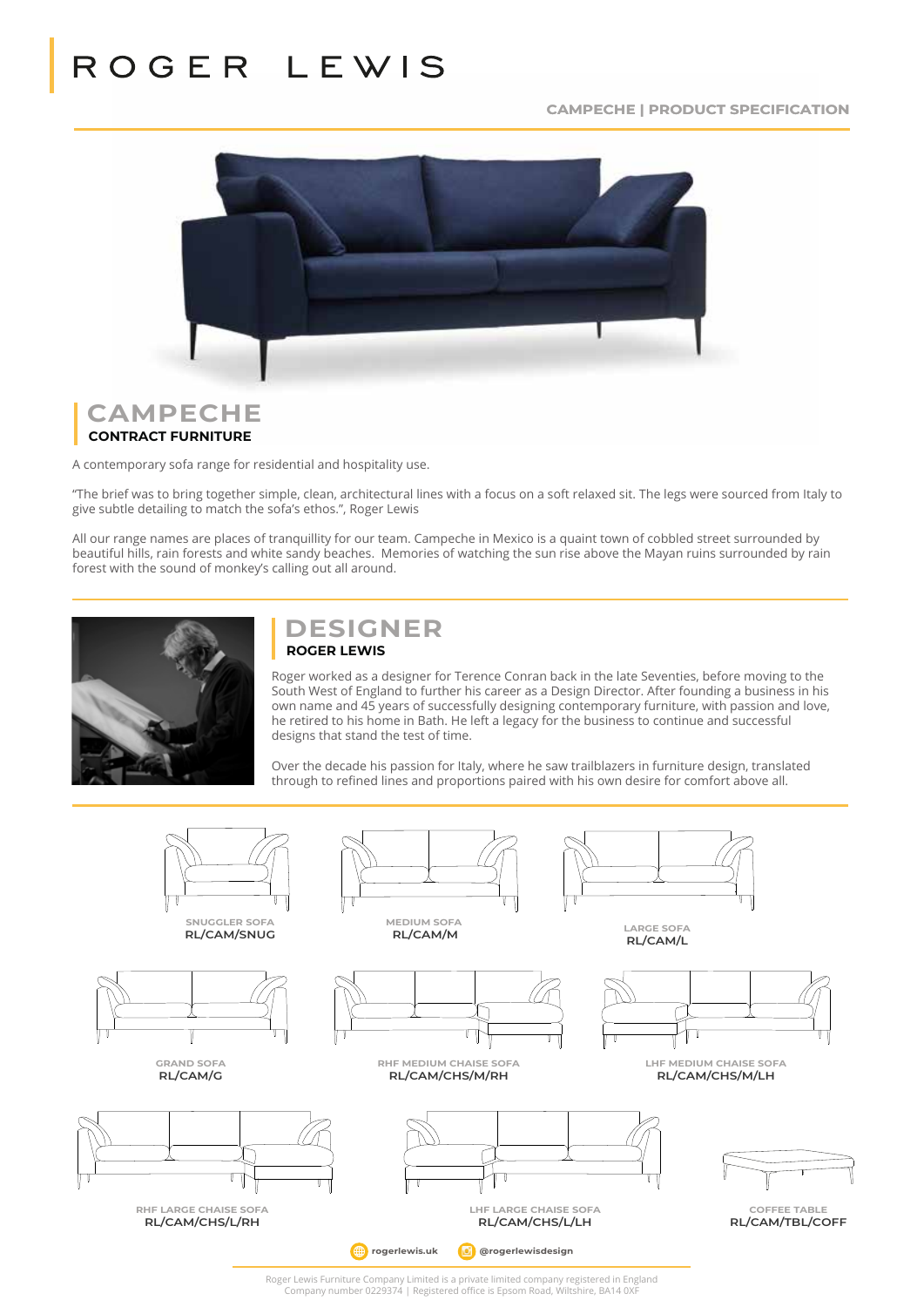# ROGER LEWIS

**CAMPECHE | PRODUCT SPECIFICATION**



DIMENSIONS **ALL DIMENSIONS ARE IN MILLIMETRES** 94 cm and beautiful design features simple lines and great components and great comfort, as well as  $\alpha$ 

Snuggler Medium Sofa Large Sofa Large Sofa Large Sofa Large Sofa Large Sofa Large Sofa Large Sofa Large Sofa L



**DEPTH 960 2490**

 $\overline{\phantom{a}}$  o  $\overline{\phantom{a}}$  and  $\overline{\phantom{a}}$  and  $\overline{\phantom{a}}$  snugglered  $\overline{\phantom{a}}$  snugglered  $\overline{\phantom{a}}$  snugglered  $\overline{\phantom{a}}$  snugglered  $\overline{\phantom{a}}$  snugglered  $\overline{\phantom{a}}$  snugglered  $\overline{\phantom{a}}$  snugglered  $\overline{\phantom{a}}$  sn

LHF MEDIUM CHAISE SOFA





**DEPTH 960** 

RHF MEDIUM CHAISE SOFA

 $\overline{\phantom{a}}$ 

Armpads: duck feather. Cover: Fixed cover, fabric and leather.  $F_{230}$ 38 cm Footstool Frame Construction: Sustainable seasoned hardwoods birch and beech. Structural joints are glued Suspension: Elasticated webbing, interwoven by hand front to back, side to side and top to bottom. **DEPTH 960 / 1390**   $\overline{a}$  $\overline{\phantom{a}}$ f chaise 136 cm <sup>o</sup> Depth  $\sim$ 82 cm RHF/LHF Large Chaise Sofa **850 2930 480**

Cushion Filling: Seats: combustion modified high resilient foam. Backs: hollow fill fibre. Backs: hollow fill fibre. LHF LARGE CHAISE SOFA



*D* @rogerlewisdesign  $\bigoplus$  rogerlewis.uk Roger Lewis Furniture Company Limited is a private limited company registered in Fogland Suspension: Elasticated webbing, interwoven by hand front to back, side to side and top to bottom.

Roger Lewis Furniture Company Limited is a private limited company registered in England Company number 0229374 | Registered office is Epsom Road, Wiltshire, BA14 0XF oer 0229374 | Registered office is Epsom Road, Wiltshire, BA14 0XF Company number 0229374 | Registered office is Epsom Road. Wilts